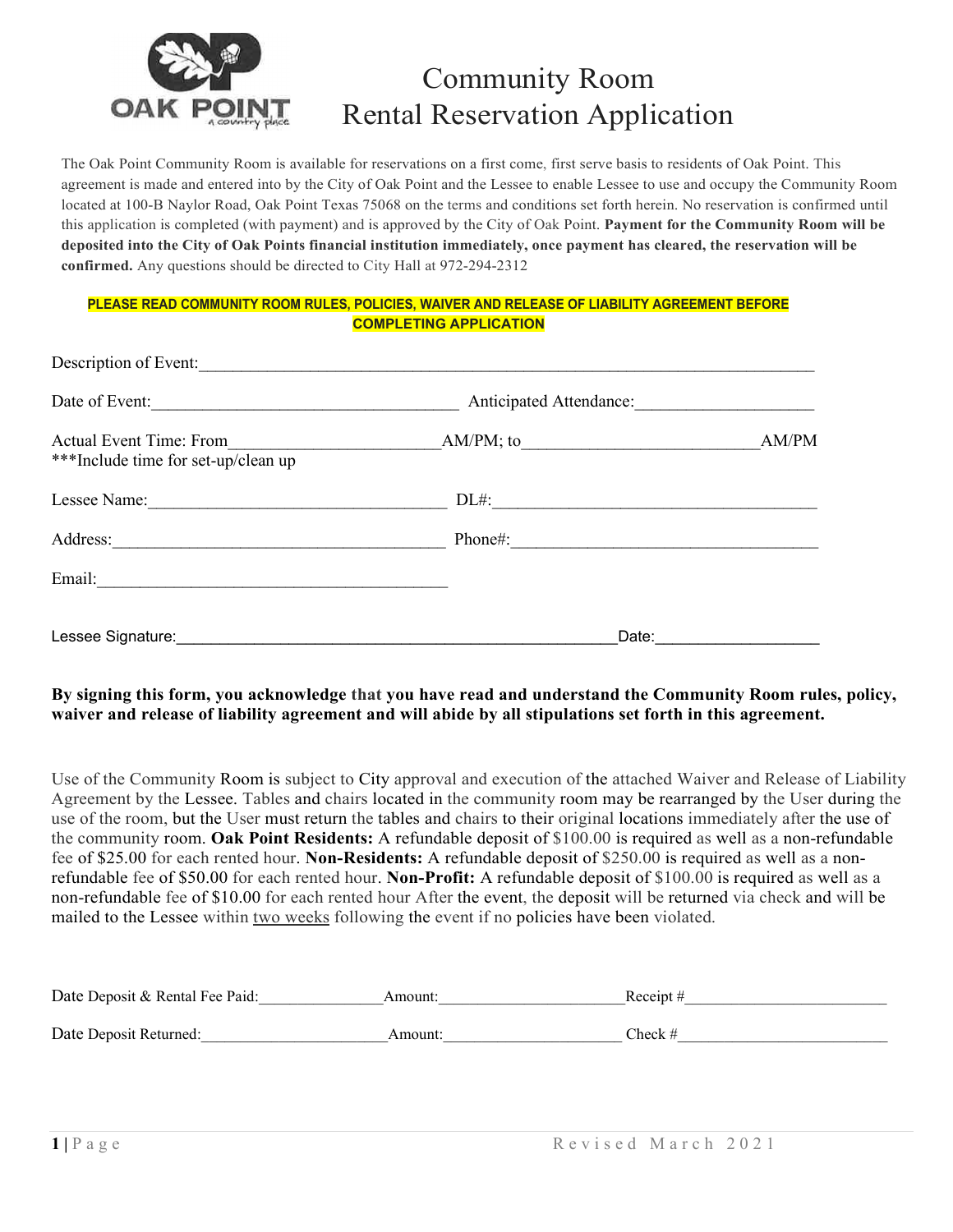# Community Room Rules, Policies, Waiver and Release of Liability Agreement

#### RESERVATION AND PAYMENT POLICIES

- 1. The Oak Point Community Room is available for reservations on a first come, first serve basis to residents of Oak Point. All arrangements for the Community Room use must be made thru the City of Oak Point at least two-weeks in advance of the events scheduled date. Rental applications will be taken no more than six months in advance and will be subject to room availability.
- 2. The Lessee/Responsible party must be at least 25 years of age.
- 3. Payment of the deposit and hourly rental fee is due at the time the Rental Reservation Application is received by City Hall. If the request is denied, the deposit and hourly fee will be returned to the applicant. The City of Oak Point has the right to accept or deny any rental requests.
- 4. After the event, the deposit will be returned via check and will be mailed to the Lessee within two-weeks following the event if no policies have been violated.
- 5. Reservation dates may be changed without loss of deposit if the room is available. Refunds will not be given when less time is used than the scheduled rental.
- 6. If deposit/rental fees are paid by check with insufficient funds, reservations will be cancelled, and a \$30.00 administrative fee will be charged.
- 7. The renter will not charge an admission fee nor attempt to raise funds without prior authorization by the City of Oak.
- 8. \*\*\*\*The scheduling of activities and recreational programs sponsored by the City of Oak Point will always take precedence concerning the Community Room use.

#### RENTAL POLICIES

- 1. The maximum occupancy for a single rental is **35** people.
- 2. Set-up and clean-up shall be included in the rental time.
- 3. Lessee and guests using the Community Room agree to leave the building in the same or improved condition that existed prior to their usage.
- 4. The City of Oak Point does not provide utensils, plates, cups, serving dishes, tablecloths, or other equipment.
- 5. Decorations may be used on tables only. No tape, tacks, or staples may be used on walls or ceiling.
- 6. The throwing of rice, confetti, birdseed, or similar material is prohibited.
- 7. The City of Oak Point will not be liable for damage, injury, or loss to persons or property that may occur during the use of the Community Room.
- 8. The Lessee agrees to comply with all City, State, and Federal laws. A rental agreement may be terminated at any time if the Community Room rules or policies are not followed.
- 9. Lessee is responsible for the behavior of all guests. The City of Oak Point, through its officers or agents, reserves the right to request guests to leave immediately or terminate a rental when guests act inappropriately (fighting, abusive language, destructive, etc). Inappropriate behavior could result in loss of deposit.
- 10. The City of Oak Point reserves the right to require Lessee, when deemed necessary, to provide liability insurance to protect the property.

#### RESTRICTIONS

- 1. Lessee and guests must exit the building by their contract ending time. Failing to vacate the building by the end of the rental period may result in forfeiture of the deposit.
- 2. Sitting or standing on tables is not allowed.
- 3. Alcoholic beverages are not allowed on the premises.
- 4. The Community Room is not available for weddings, receptions or sales of any type.
- 5. Open flames or lighted candles are prohibited except for birthday candles.
- 6. Smoking is not allowed in the building.